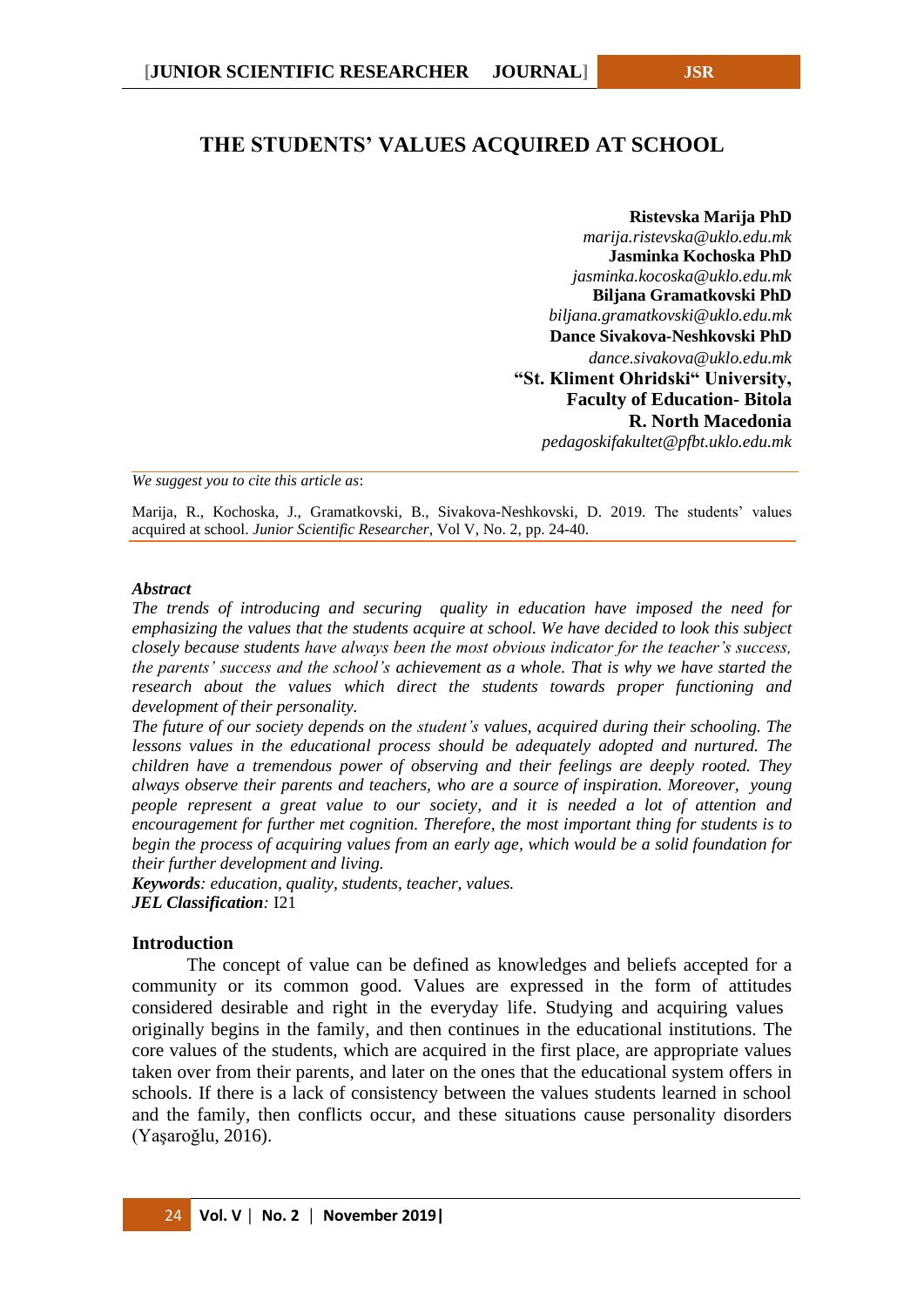The schools provide the students with knowledge and values acquisition via activities and the relation established between the teacher and the students. Once acquired, the values become the most durable part of the students' personality and consequently – the culture, therefore, significantly resistant to changes. This durability is a result of the common accordance between education and culture. They support and encourage each other. The general values influence the way people talk, cooperate and make decisions.

**The goal of this research** is to list the positive values that can guide the students towards proper functioning and development of their personality. Through activities for emphasizing what is the most important in their life (eg.: health, happiness, love) students learn about identity as a feeling of their own. By understanding the notion of identity and acceptance, students adopt many values through the process of socialization throughout their life.

#### **Approach to the research problem**

In the past years, the trends of introducing and acquiring quality have been more prevalent. As main factors that influence the educational quality, we can mention the following: the curricula, the resources, the teachers' education, the teaching methods, the tools, the planning, the grading and the evaluation. Knowledge gained in school is only one goal of education. The primary goals of education should be enabling students to gain knowledge and moral values. Children will need both in preparing themselves to be good parents and citizens in society. (Kuehn, 2019)

The foundation of education is value-based and has an approach to values-driven teaching. It thus creates a stable learning environment that enhances student achievement and develops the social and relational skills of lifelong learners. The positive environment and the classroom atmosphere, in general, are achieved through the adoption of positive values, modelled by the subjects in the educational process. It frees teachers and students from the stress of confrontational relationships, which frees up considerable time for learning. Acquiring values provides students social capacity, equipping them with social connections and skills, intelligence, and attitudes to function successfully at school and throughout life (Watson, 2019).

The moral character of a person represents an assessment of his/her stable moral qualities. The concept may imply various attributes, including the existence or lack of virtues, such as empathy, courage, fortitude, honesty and loyalty, or good behaviour or habits. Moral character primarily refers to a set of qualities, which are the starting point in terms of differentiating one person from another (Homiak, 2008).

In this research, we have decided to look over the students' values, because they have always been a measure for the success of teachers, parents and school as a whole.

The general values that the students should acquire in order to become active, informed, responsible and successful people in a democratic society are the following:

- **Honesty**: to be honest and loyal constantly;
- **Successful in the work**: Striving for the highest personal achievement in all aspects of schooling and individual acts and in community work and lifelong learning;
- **Respect**; To have respect for themselves and the others, to have respect for authority, to accept diversity in society, the right of others and to hold different or opposing views;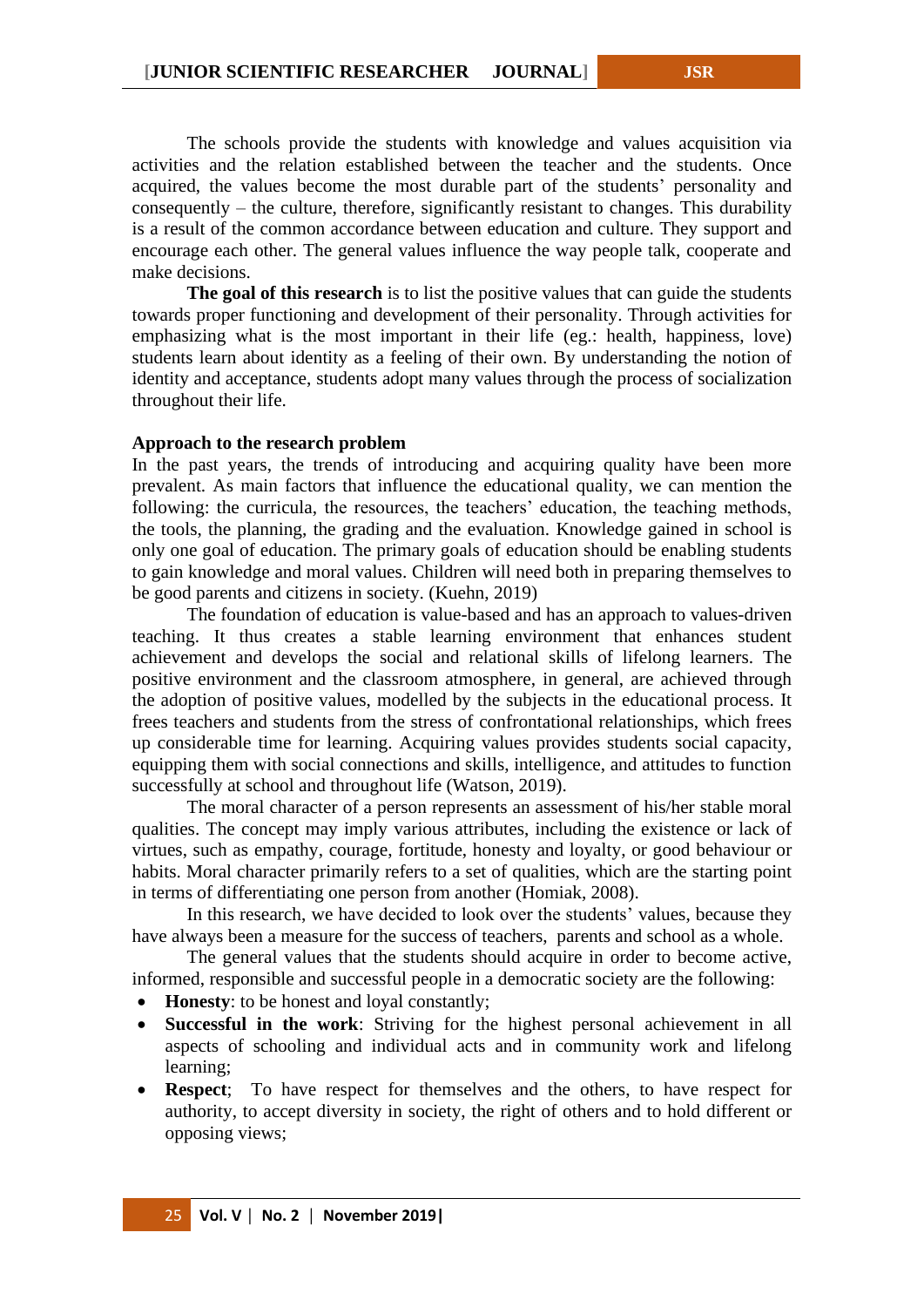- **Responsibility**: To be responsible for their actions and the actions of others and the environment.
- **Collaboration**:To work with others to achieve common goals, to offer support and to the peaceful settlement of disputes.
- **Participation**: To be a proactive and productive individual and group member and to contribute to it.
- **Care**: To show concern for his well-being of others, involved with others and act with compassion;
- **Righteousness**: To follow the principles of justice and opposing prejudice, dishonesty and injustice;
- **Feeling for democracy**: to adopt and promote the rights, freedoms and responsibilities.

### **Defining the research subject and basic concepts**

**One of the subjects of this research** is the consideration of the values of the students from ninth grade (14 years of age) from the primary schools in Bitola, Republic of North Macedonia. The issue addressed is complexed and covers opinions and actions of the teachers and students. In terms of the students' value, the following scales of assessment have been provided for students and teachers.

These instruments will help us to find out if the students have learned the bonton, the good expression, if they are curious, how much do they know about the children's rights, how do they take care for their personal hygiene and health, does the teacher nurish them to help the others, how to behave out of the school etc.

Values represent the concept that determines the meaning of the human activities, and describes what is desirable and ideal towards what people of a particular culture aspire. "The value orientation of a person is a complex of principles that arrange and direct human aspirations and thoughts." (Hills, 2002)

The universal values that students should acquire in order to become active, informed, responsible and successful people in a democratic society are the following:

**Honesty. It** is an aspect of moral character that combines positive and virtuous attributes with personality. It includes integrity, truthfulness, directness, but at the same time, it is about the absence of lying, cheating, theft, etc. Honesty also implies personality traits, such as confidentiality, loyalty, honesty, etc. Honesty is the highest level of quality of human beings' . It is a true commitment between behaviors and relationships with other people. (Sharma, 2016)

**Success at work**- is the aspiration to achieve the greatest personal success in all aspects of schooling, individual and community action, work and life-long learning for each individual. Successful students know how to focus on their responsibilities and how to learn in general, when it matters, and they can also take breaks when they need. They are capable of managing their time independently and wisely, adhering to meaningful teaching plans, and making the most of their time in the classroom. In that process, successful students know how to have fun and want to gain as much knowledge as they enjoy getting solid grades. (Staff, 2019)

The main aspects that have a great importance in students' achieving success in school performance are the following:

- To give the teaching and learning processes the top priority;
- To develop a habit of appreciating both one's own time and somebody else's, and learn that they always have to be punctual;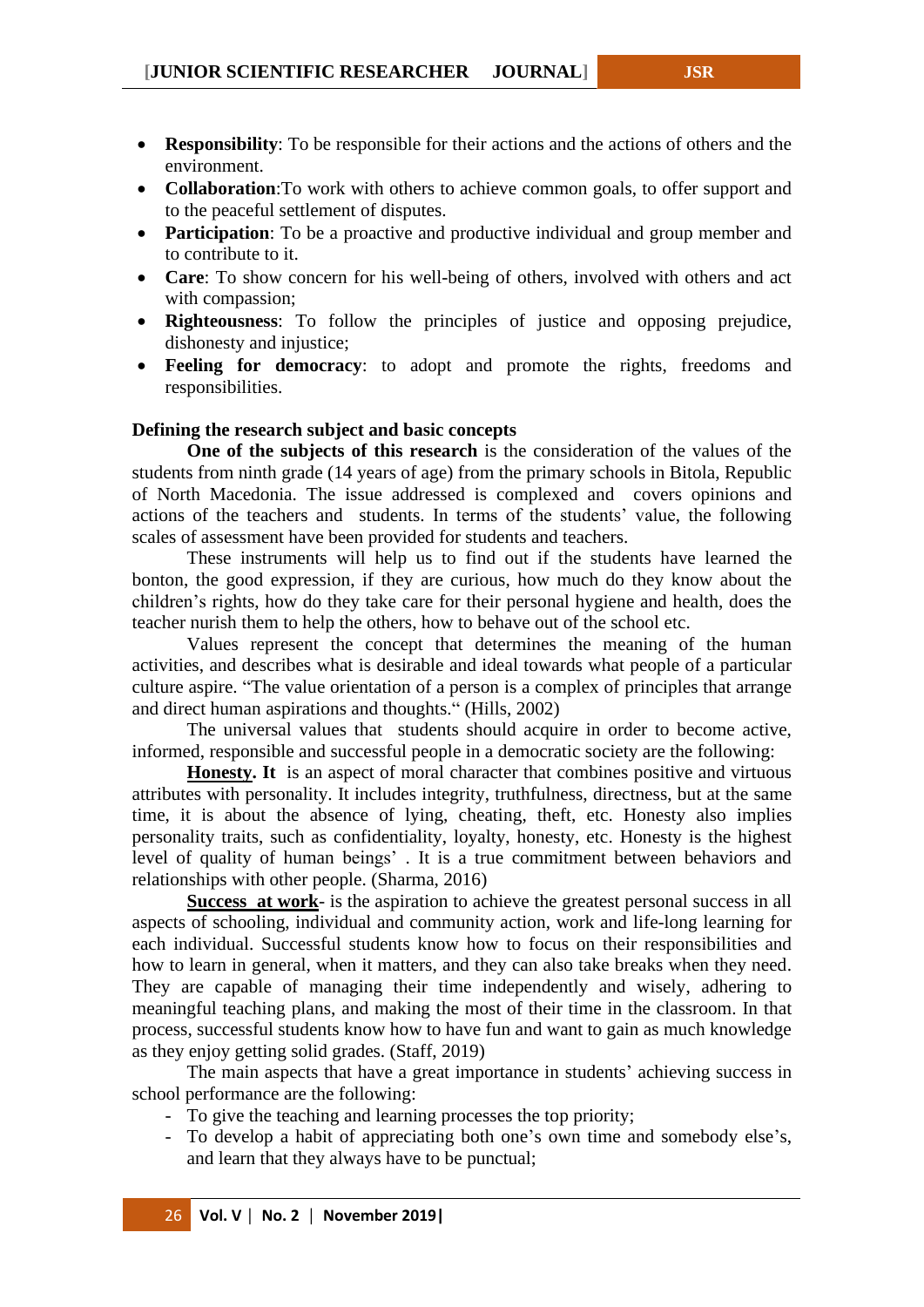- To work honestly, genuinely, without any plagiarism, manipulation and scams;
- to be always focused on the work they are required to do;
- to not compare themselves with anyone else; successful students do not care and are not occupied with what someone else does, because they know that in the end, all that matters is their own success.
- to be committed to their step-by-step progress on a daily basis;
- to be interested in the material they are learning and working on, and to use their passion for knowledge to help them improve. (Staff, 2019)

**Respect**. It means a feeling or show the honor for someone or something. (Corp, 2018) Receiving respect from others is important because it helps us feel safe. Being respected, throughout life, we know how to respect the others. Respect, as a value, is nothing but a sign of acceptance, even in the case of diversity or disagreement and it can be present in building relationships, in every aspect of people's lives, builds a sense of trust, security and well-being. (Helpline, 2019) Showing respect for someone is not only expressed in words but also in the way people behave. There are various ways to show respect, but we will list the following:

showing gratitude to someone for their help or support; complimenting the achievements of others; being sincere with the others; respecting our promises;

offering unselfish help;

respecting the others abilities, etc.

**Responsibility**- Students should always be aware that they are part of the learning community. Each person is responsible for taking ownership of the steps and activities in a way that values building safe and positive classrooms. Student responsibility fosters their learning and assists them in their achievements. It has a key impact on their maturing and taking on bigger responsibilities later in life Nd it is included in many everyday phrases, such as: there is a responsibility, takes responsibility, responds responsibly and has responsibilities. There is also a brief definition of responsibility: *Being responsible means doing the things that are expected to be done and accepting the consequences (results) of the procedures.* In this context, being responsible means being confident, keeping promises, and meeting expected commitments. However, responsibility is not just about something that needs to be done. There are situations when something does not need to be done, and to be responsible. Responsibility also implies a way of behaving. To accept the consequences of what we say and do also means developing one's own potential. (Colleen Doyle Bryant, 2011)

Responsibility, as a matter of principle, needs to be studied from a young age. It should be practiced, not only by students, but also by adults (parents, teachers) in order to be accepted as an essential condition for life success in all fields. In the Civic Education program in primary education, in the intended concepts of study, the concept of Responsibility has been elaborated precisely. In this context, the main goal is students' understanding of the contents, their preparation for their application in everyday life, as well as upgrading their knowledge. Тhrough various exercises and activities, students identify examples of responsibility and irresponsibility, learn important sources of responsibility, as well as, what they receive for fulfilment and what they receive for non-fulfillment of responsibility. They learn how they can independently decide whether they want a new responslible etc. (Kochoska, 2007)

Here, we also want to add that one of the important things in terms of student responsibility is conservation and protection of nature and the environment. Students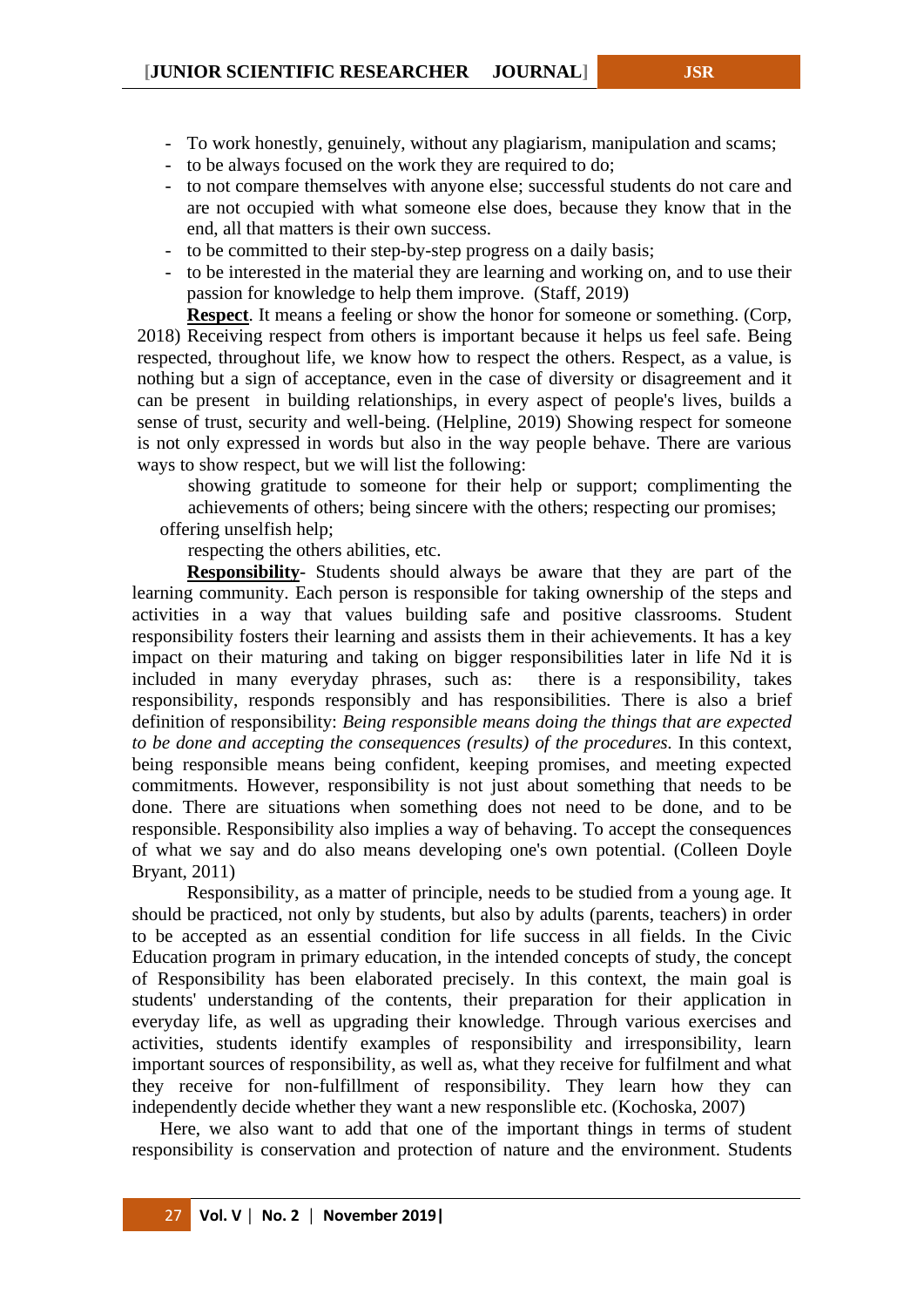also acquire this value during their education. They learn that natural resources are aspects we depend on, so we have the full responsibility for them and need to preserve each ecosystem.

**Collaboration**. As a value, it does not mean anything else, but an incentive for students to perceive each other's help as a goal they should strive for and to see the others as potential collaborators. Collaboration should be chosen as often as a powerful tool and alternative to competition and individual work. Collaboration as a value is important in the student's work with the others within closer and extended family, with friends and neighbors, during work and in life in general. It helps students learn how to socialize with a wide variety of people. Collaboration makes student activities much more attractive and interesting.

The key moment for the success of collaborative learning is the classroom atmosphere. For the successful realization of the cooperation, the students should feel comfortable working with their classmates. It further leads to a willingness and determination to share ideas, ask questions, discuss a variety of topics, to make arrangements, to decide jointly, etc. (Jacobs, 2002)

Collaboration as a value helps students to achieve better learning outcomes; building positive relationships with classmates-, which is very important in creating a learning community that values diversity; assists in providing experiences through which students develop learning and social skills. (Development, 2017)

**Participation**. One of the important values that a student should possess is participation in school-related activities. In this way, the foundation is built for his further participation in various areas of life and different fields of interest.

Student involve can be interpreted differently depending on the context and therefore it is difficult to accept a single definition. It can relate to different concepts, such as: democracy, participation and engagement in different activities during the class; participation in teaching methods and inclusion; participation in extracurricular activities; participation in activities in the local community, cooperation between teachers and students, as well as to improve the quality of teaching. (University, 2017)

Student participation is actually an assessment of a student's performance in a course beyond their grades. Topics that can be assessed in student participation are: engaging in class discussions, engaging in various activities (individual or group), engaging in the online discussion, engaging in various research, projects, etc.

**Care**. Taking care of something or of someone represents the feeling of providing security to someone or something, acting as a caregiver. It means unselfish fundraising and all the things necessary to ensure one's well-being, protect the weak, or provide other opportunities. In order to feel the need for care and attention to someone, above all, the person should have empathy. Empathy is very important as a value that a student should possess. It is a key part of trying to be a responsible and helpful member of the community at school and elsewhere.

Empathy is an opportunity to see life from one's perspective, in order to understand what a person feels. Humans are essentially self-centred beings, but the fact that man is a social being who lives, works and struggles for survival in the community changes his view of many things in life. With the fact that his life is in the community, he becomes capable of compassion. (Zlatić, 2018)

As a characteristic, it may be the most well-liked human trait. It is the basis of all behaviors that we associate with "goodness" and is the source of compassion, altruism, sacrifice and mercy. (Granić, 2016) To have empathy, first of all there must be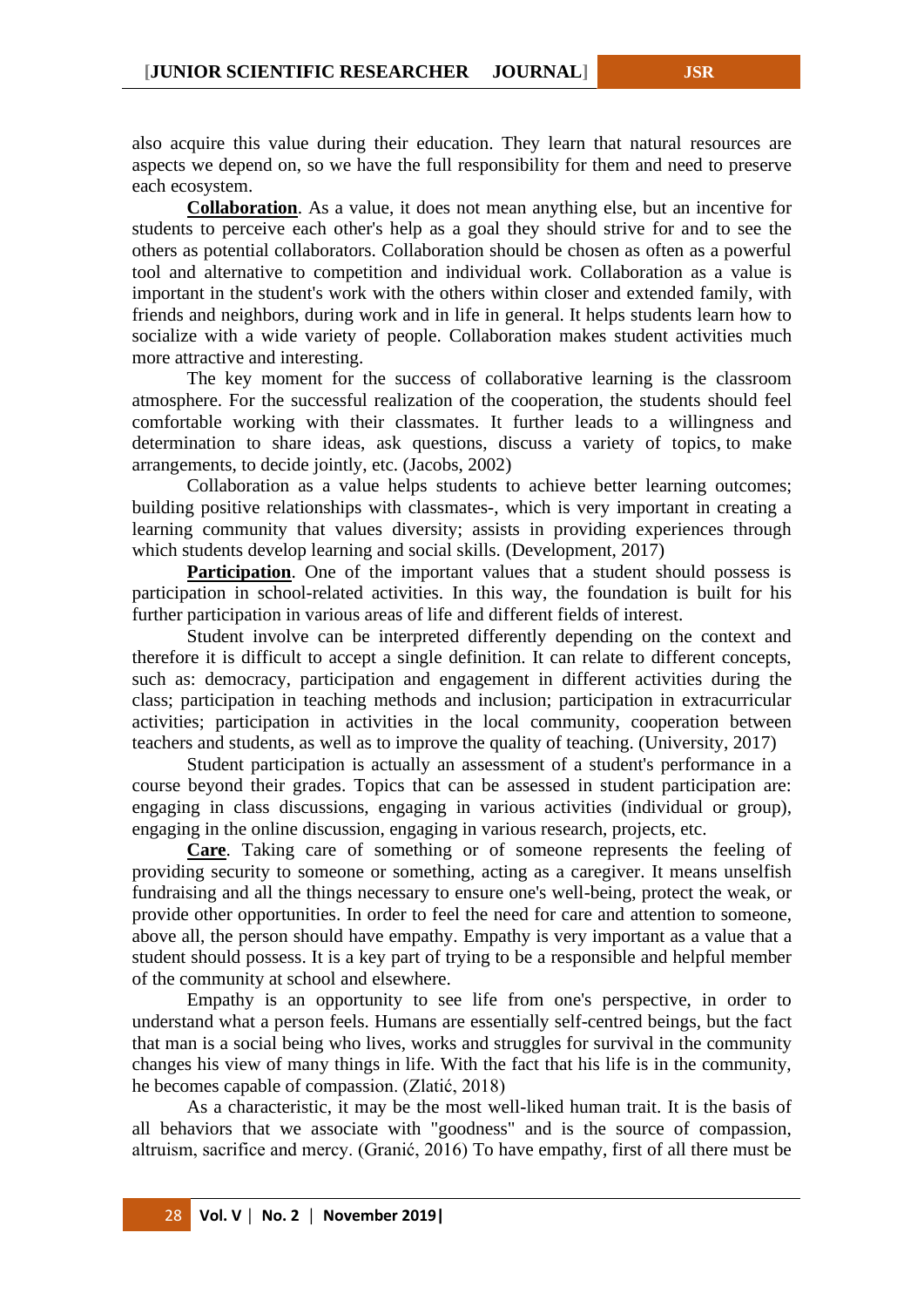an approach to consider other people's opportunities and conditions that we need to take care of and to appreciate them. Children naturally possess empathy, but they cannot develop it on their own. Therefore, it is essential to have the opportunity to feel it, to see and hear it from adults and to practice it, and thus to maintain and enhance that sense of care and empathy for others.

Studies show that when students have empathy, it is manifested through:

- greater engagement in the classroom;
- higher learning achievement and success;
- better communication skills;
- reduced levels of aggression, threats and insults:
- positive relationships with others (College, 2018).

When we talk about a student's caring for something, we can freely mention that it also applies to the nature and the whole environment. It is not just about the classroom and the school, but also outside of them, in the home and the wider environment. It is a value that the student learns from a young age in order to be a responsible and caring citizen in the future.

**Righteousness**- **It** is defined as "the quality of being morally correct and justifiable. (Lexico, 2019) Acquiring these values is gained in everyday work and practicing with students through various activities. In this way students learn:

- to be consistent and honest, confidential and responsible;
- to be kind and responsible in dealing with others;
- to be committed to social justice opposing prejudice, injustice and dishonesty;
- to be able to make fair decisions, avoiding discrimination on the grounds of sex, race, religion and culture;
- to apply and promote dignified behaviour by avoiding disturbing behaviour, bullying or intimidating others;
- to maintain a good relationship with: classmates, parents, guardians, and teachers;
- to cooperate with the subjects in order to achieve common goals;
- to maintain and develop work habits and practices;
- to behave in a way that promotes their personal development and development in education. (Training, 2009).

In the Civic Education program in primary education (in the intended concepts of study) the concept of Justice and Righteousness has been elaborated precisely. The main goal is students' understanding of the contents, their preparation for their application in everyday life (through various exercises and activities), as well as upgrading their knowledge. (Kochoska, 2007)

Activities designed to teach students righteousness, help them to get acquainted with the three types of Justice and Righteousness in more detail:

- distributive justice (students learn to identify things they share at home, at school and in the community, as well as ways to distribute them fairly);
- **corrective justice** (students more specifically learn the terms *offence* and *injury,*  and they learn the procedure, by taking steps, for a fair answer, and using them in such situations);
- **procedural justice** (students learn the importance of using fair procedures in gathering information and making decisions. Through specific exercises, students learn to assess, take and defend a problem-related attitude, as well as fairways of getting information and decision making) (Kochoska, 2007).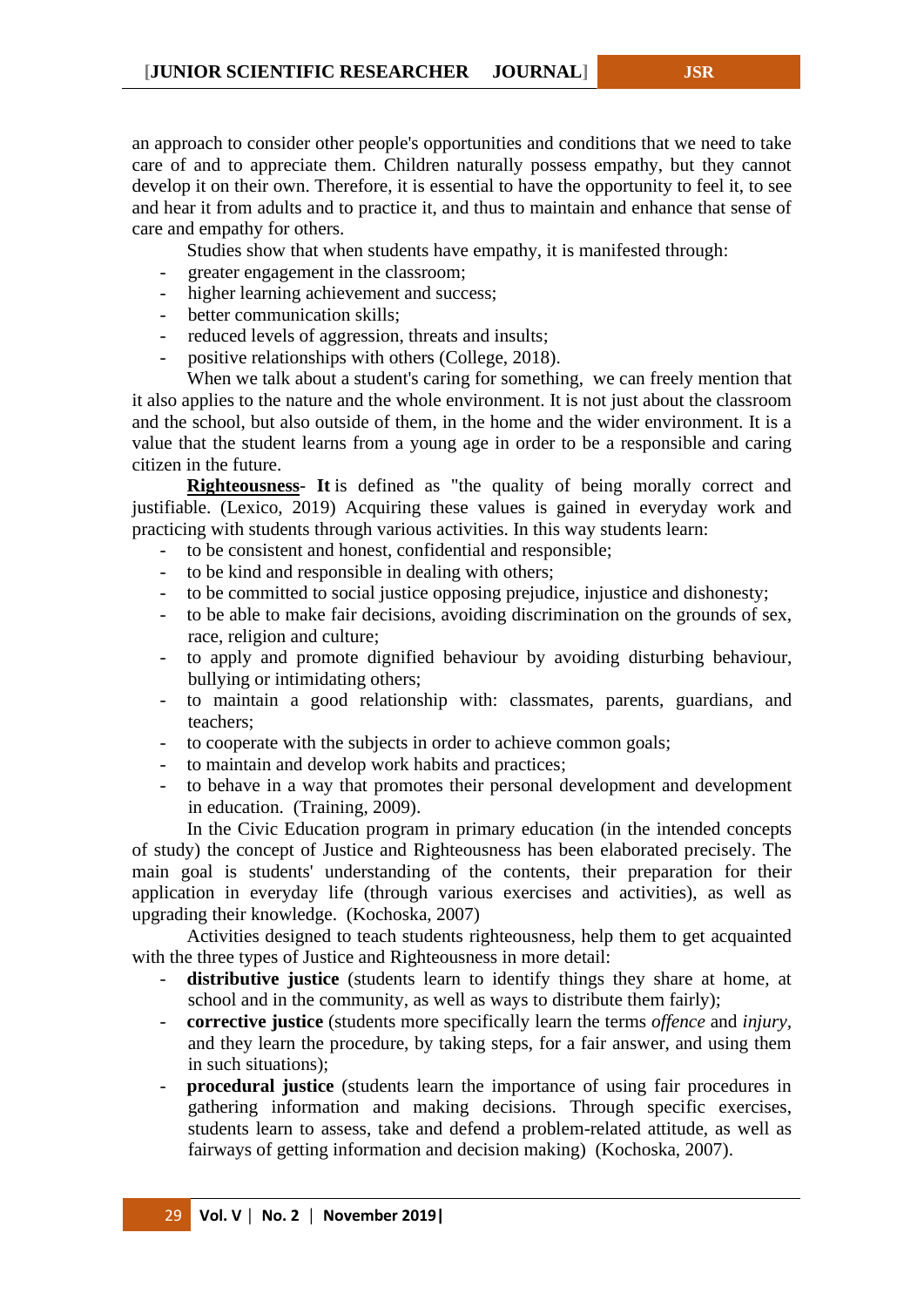**Feeling for democracy**-The underlying assumption for the learning of democracy is that education increases students' ability to act and realize their rights with knowledge, success and responsibility. Learning about democracy helps students to increase their ability to make sensible decisions independently, that is, to learn how to think, not what to think. Schools, families and the wider community shape the lives of citizens in society. They create modalities that will either enhance or reduce their ability to act in democracy and live their lives in line with democratic ideals. Therefore, careful and purposeful training of students in the knowledge and skills they need to function in a democracy as adults, teachers and parents shape democratic society and the future. In order to be active participants in democracy and to appreciate its values, students must experience democracy in school, develop skills and build attitudes, they need to act as effective citizens in a democratic society. (Kochoska, 2007)

In order to achieve this goal, of particular importance is the teacher-student relationship, the opportunities for student progress, the influence of the teacher on student achievement, the factors that influence student success, and so on. The student is a visitor of the school' a living person with its own features, characteristics, activities, a subject who in the educational process should play an active role, to put in motion its potentials and strengths, because that is the only way for its development'. (Recnik, 1967)

In order to retain the values that students have acquired over the educational process, a continual enhancement is necessary. This enhancement should come as personal feeling of necessity in the first place. However, teachers are the ones who play a huge role both in the improving of the values and knowledge acquired at school and in the society.

#### **Students' needs**

The school, in order to be an effective place where students' values are studied, applied and emphasized, needs of the students themselves should be respected. Among them, the following are the most crucial:

- a feeling of being appreciated;
- a sense of security and clarity about what is expected of them;
- a feeling of being valued;
- balance of activities- active/passive; quiet/conversation; communication/ thinking; learned skills/research work;
- assistance in building and developing relationships;
- a sense of developing self-awareness and knowledge of the outside world;
- having creative experiences, including external research and internal thinking;
- full involvement in the education process. (School, 2019)

#### **Teachers as an example with their own behaviour**

In order to try to meet the needs of students, teachers should always strive to be consistent in their own behaviour as well as in their expectations of students. The visibility and measurability of the values they have when it comes to the classroom and its students are as follows:

- valuation to all students equally;
- show great patience and careful listening to students;
- focus on and highlighting the positive sides of students;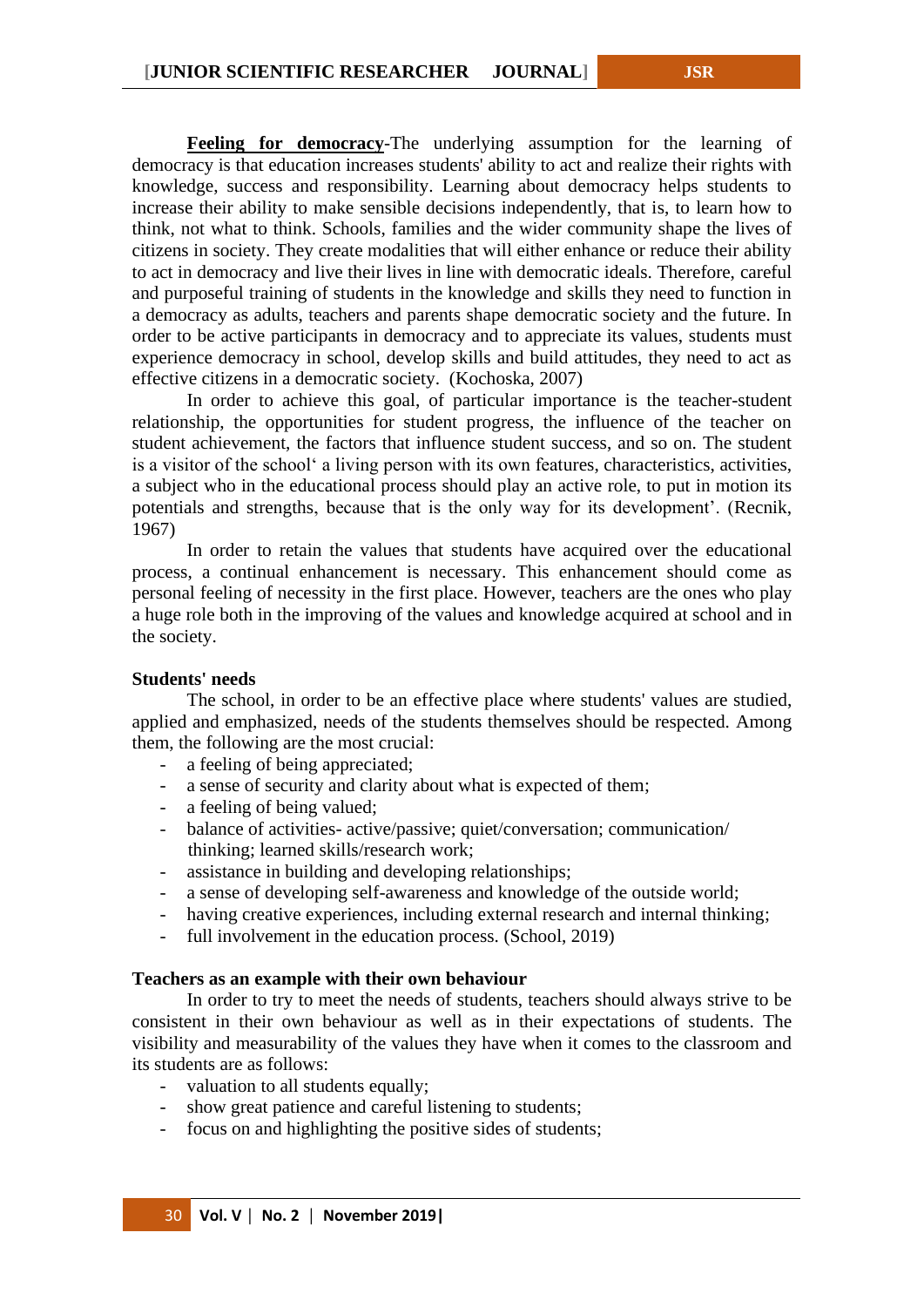- facing reality and unselfishly helping students to cope with the difficult problems that arise in education and in life in general;
- disapproval, exclusively of bad behaviour, and never the student as a person;
- spending more time with students;
- mutual support;
- silent talk by the teacher and avoiding shouting;
- existence of a good sense of humor;
- communicate with parents to ensure that school values are valued and shared. (School, 2019)

### **Goal and tasks of the research**

The goal of this research was finding data about the values that the students acquire at school, through the students' and teachers' opinions.

# **Hypotheses**

On the basis of our observations and experiences in the pedagocical research, we have decide upon the 4 hypotheses of our paper work:

- 1. Students actively participate in school events and in the local community.
- 2. The teachers constantly tell the students how important it is to keep and protect nature and the living environment.
- 3. The attitudes of the teachers and the students differ according to the students' contribution to keeping nature and the living environment safe.
- 4. The students and the teachers agree that the students are responsible for their health.

# **Methods, techniques and instruments of the research**

The survey was conducted from February to March 2018. 120 ninth grade students (14 years of age) and 30 teachers in two urban primary schools in Bitola, Republic of North Macedonia were included.

The research was conducted with specially designed instruments for teachers and students to obtain data on the values students acquire at school.For the research were used the following research techniques and instruments:

- 1. Analysis of the pedagogical documentation
- 2. Checklists
- 3. Scales of assessment

# **Processing of the research results**

The data from this research were quantitative and qualitatively processed. The questionnaire was specifically designed with a three - degree assertion accuracy scale: 1- incorrect, 2- partially correct, and 3 - correct.

We calculated frequency, percentage and arithmetic mean. In the interest of the space in the paper, in the tables based on the calculated frequency we only put the percentage data of the statements.

# **Analysis and interpretation of the results**

**Table No. 1** *Results from the students' opinions about their acquired values*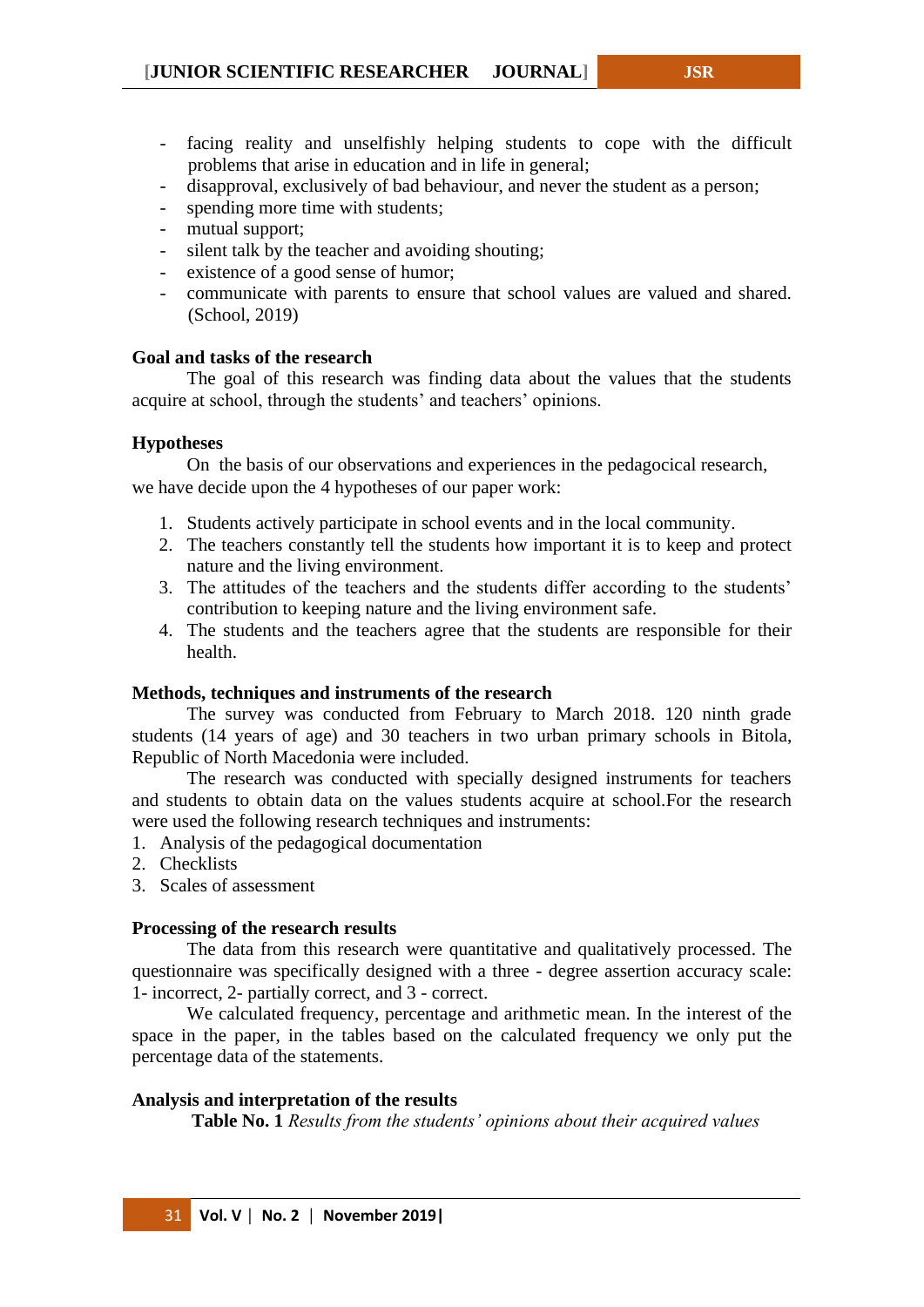| <b>Incorrect</b> | Partly<br>correct | <b>Correct</b> | <b>Affirmation/</b> statement                                                                              | Mean |
|------------------|-------------------|----------------|------------------------------------------------------------------------------------------------------------|------|
| 1,47%            | 22,54%            | 75,49%         | 1. I know the rules when I work in group                                                                   | 2,74 |
| 4,41%            | 34,31%            | 60,29%         | 2. I respect the behaviour rules of theschool                                                              | 2,56 |
| 4,41%            | 37,25%            | 56,86%         | 3. I respect the others opinion                                                                            | 2,53 |
| 3,92%            | 37,74%            | 58,33%         | 4. I respect the others needs                                                                              | 2,54 |
| 6,37%            | 31,86%            | 60,78%         | 5. I analyze mine and others' ideas when working<br>in pair or in a group                                  | 2,54 |
| 7,35%            | 25,98%            | 66,17%         | 6. I respect the different cultures and t tradition                                                        | 2,59 |
| 3,43%            | 48,03%            | 47,54%         | 7. By my actions I take care of the nature and<br>living environment                                       | 2,44 |
| 3,43%            | 15,68%            | 80,39%         | 8. I know that I am responsible for my health                                                              | 2,77 |
| 4,41%            | 52,45%            | 41,66%         | 9. I can recognize and point out my capabilities<br>and the capabilities of the other people               | 2,37 |
| 10,29%           | 41,13%            | 46,07%         | 10. I am aware of the Declaration on the rights<br>and responsibilities of the child                       | 2,35 |
| 17,64%           | 44,11%            | 36,27%         | 11. I actively participate in the school activities as<br>well as in the activities of the local community | 2,19 |

*Source: Developed by authors based on the research in April 2018*

### **Interpretation of the students' opinions**

75,49% of the students, know the rules of the work in pair or group, 60,78% of them during the work in group analyze their ideas as well as the ideas of the others, their suggestions and solutions. The data in the table show that about 2/3 of the students respect the rules for proper behavior in the school, less than 2/3 respect the others culture and tradition, 58,33% of them the others needs without endangering the others and 56,86% of the students respect the opinions of the others.

About the statement 'With my actions, I keep the nature and living environment' the students' opinions are divided. 47,54 have answered "yes" and 48,03% are not sure if they contribute enough. 80,39% of the students are responsible for their own health. This statement has the highest arithmetic mean (2,77). Less than 1/3 of the students actively participate in the school activities and imply in the local community. The rest of the students rarely do that. From these results, we can conclude that the first hypothesis is rejected. (Figure No. 1)





*Source: Developed by authors based on the research in April 2018*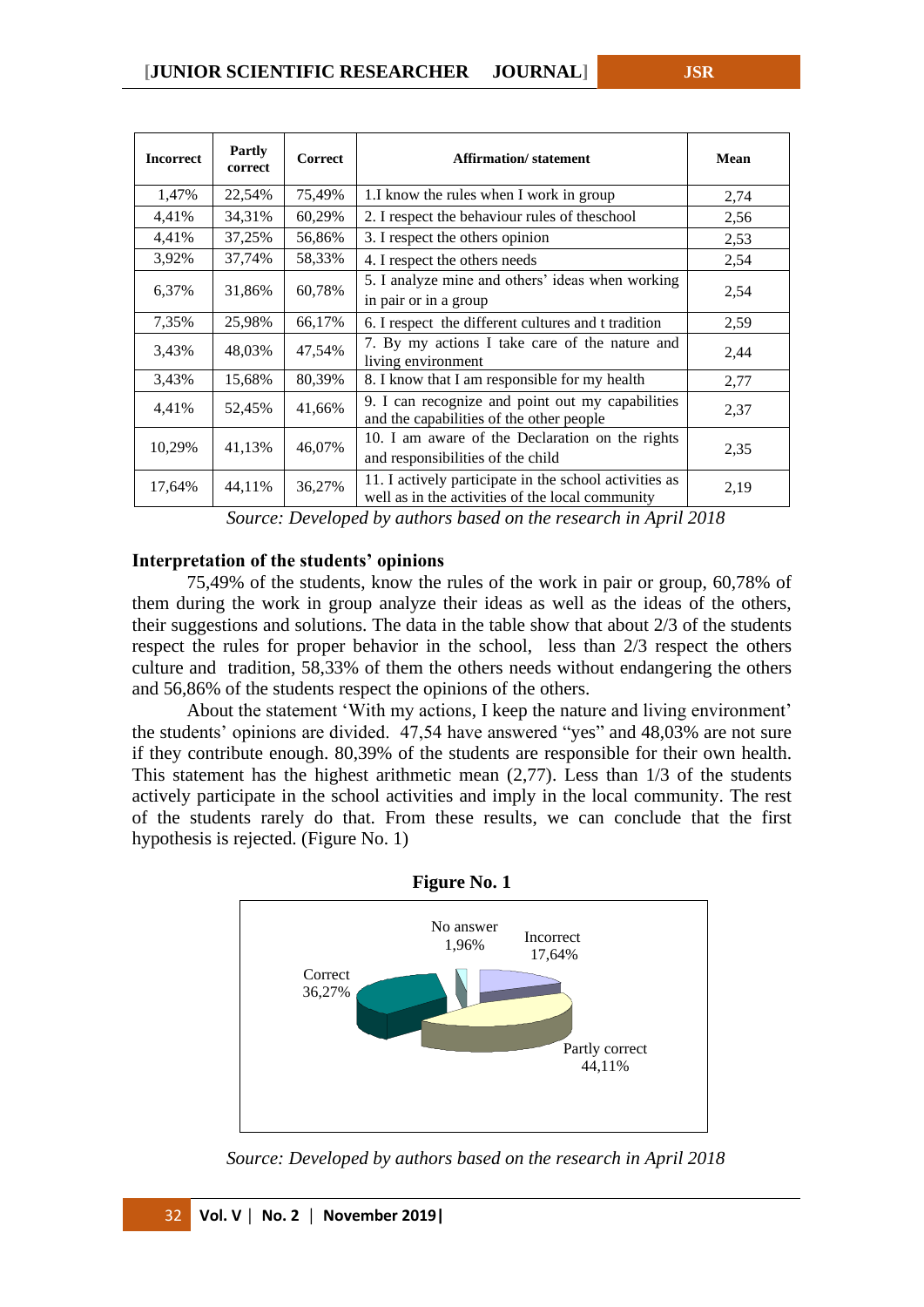The students' opinions are divided about the ninth and tenth statement (Statement 9 - I can recognize and point out my capabilities and the capabilities of the other people; Statement 10 - I am aware of the Declaration on the rights and responsibilities of the child) 41,66% of the students can recognize and point out their capabilities and the capabilities of the others, and most of them or 52,45% are not sure about that. Similar is the opinion of the students about the tenth statement. 46,07% of them are aware of the Declaration on the rights and responsibilities of the child and 41,13% have answered partially true.



*Source: Developed by authors based on the research in April 2018*

From the analysis of the data in Table No. 1 we can conclude that most of the students have acquired values in the school. They respect the rules for good behavior in the school, an the others opinions, they satisfy their needs without endangering the others and respect their culture and the culture of the other people. 75,49% of the students are well aware of the rules for pair and group work. (Figure No. 2)

# **Interpretation of the teachers' opinions**

**Table No. 2** *Results from the teachers' opinions about the students' acquired values*

| Incorrect | correct<br>Partly | Correct | <b>Affirmation/</b> statement                                                                           | arithmetic<br>True<br>mean |
|-----------|-------------------|---------|---------------------------------------------------------------------------------------------------------|----------------------------|
| $0.00\%$  | 17,5%             | 75%     | I teach students to respect the opinions of the others<br>1.                                            | 2,81                       |
| $0,00\%$  | 15%               | 77,5%   | I encourage students to satisfy their needs without endangering<br>the others' ones                     |                            |
| 2,5%      | 15%               | 75%     | 3.<br>I encourage students to develop their critical thinking                                           | 2,78                       |
| 2,5%      | 10%               | 80%     | I direct students to respect the rules of behavior when doing a<br>4.<br>task in group or in pair       | 2,83                       |
| $0.00\%$  | 20%               | 72,5%   | 5.<br>I teach students to respect the tradition and the culture of other<br>people                      | 2,78                       |
| 2,5%      | 35%               | 55%     | I direct my students towards knowing their own capabilities and<br>6.<br>the capabilities of the others | 2,56                       |
| 5%        | 32,5%             | 55%     | 7.<br>I introduce the actions that break the children's rights to my                                    | 2,54                       |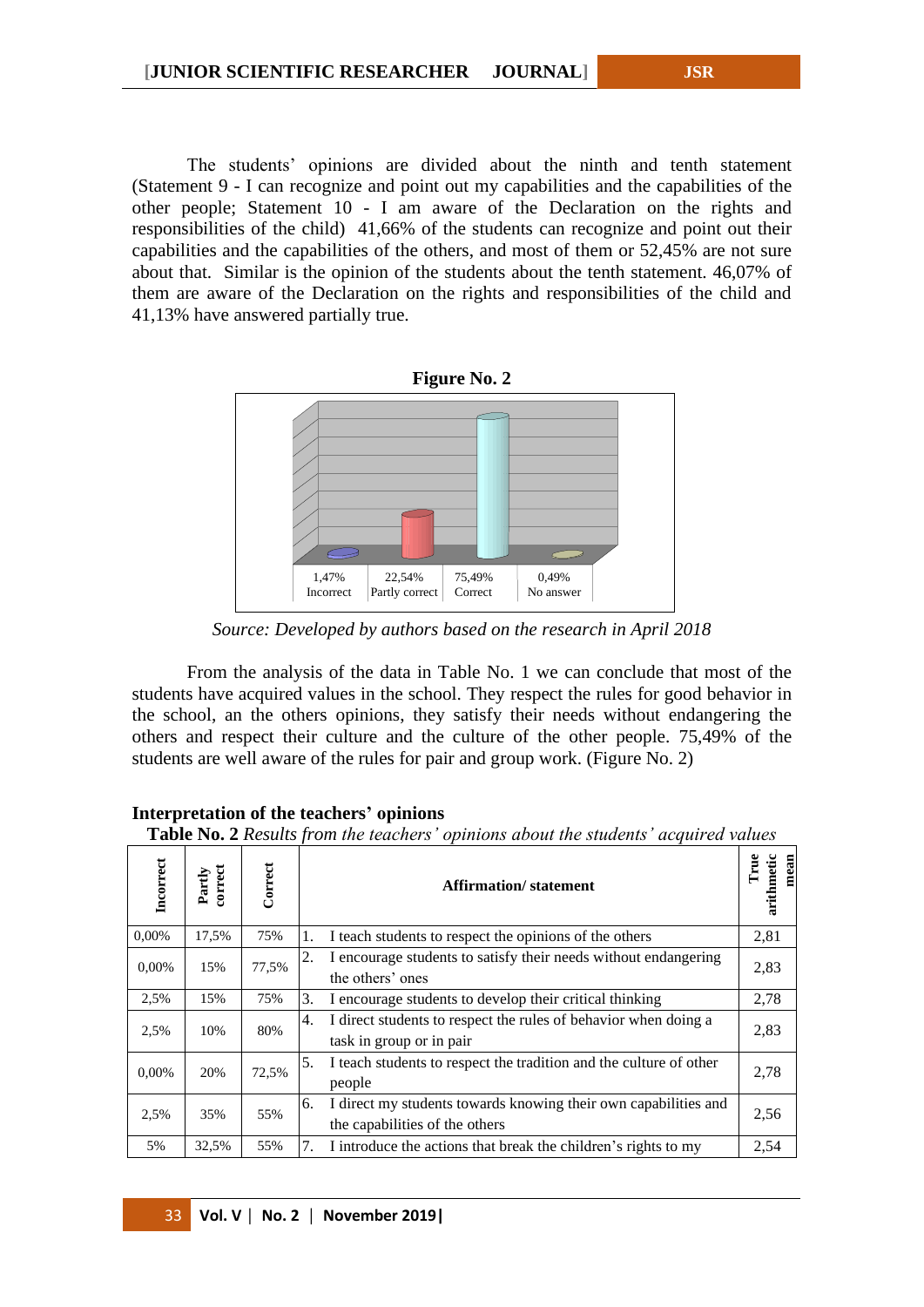|       |       |       |    | students                                                                                                                    |      |
|-------|-------|-------|----|-----------------------------------------------------------------------------------------------------------------------------|------|
| 0,00% | 27,5% | 65%   | 8. | I encourage my students to take care of each other especially<br>when it comes to ethnical, racial and religious prejudices | 2,70 |
| 0,00% | 10%   | 82,5% | 9. | I teach my students that it is very important to keep the nature<br>and the living environment                              | 2,89 |
| 0,00% | 15%   | 77.5% |    | 10. I teach my students that it is very important to take care of their<br>personal hygiene and health                      | 2,83 |
| 0,00% | 40%   | 52.5% |    | 11. I encourage my students to participate in school activities and<br>to invlolve in the local community actions           | 2.56 |

*Source: Developed by authors based on the research in April 2018*

### **Interpretation of the teachers' opinions**

From the analysis of the data from Table No. 2 we can conclude that the teachers have higher (positive) opinion about the most of the statements from the table. They agree that the students respect the opinions of the others (statement No.1), that they develop their critical thinking (statement No. 3). They satisfy their needs without endangering the needs of the others (statement No. 2). The most of the questioned teachers (82,5%) teach the students about the importance of keeping and protecting the nature and the living environment (statement No. 9), 80% of them teach the students to behave properly when working in a pair or group (statement No. 4). (Figure No. 3)



*Source: Developed by authors based on the research in April 2018*

The statement 'I teach the students to respect the tradition and the culture of its people and the other people and countries' (statement No. 5) have been supported by 72,5% of the teachers. More than that or 77,5% tell the students that taking care of personal hygiene and health is very important (statement No. 10)

The lowest results in this table have the sixth, the seventh and the eleventh statement. 55% of the teachers direct the students towards knowing their own capabilities and the capabilities of the others and they introduce the students with the actions that break the children's rights. A smaller number of teachers encourage the students to participate in the activities at the school and in the local community.

From the results from table 2 we can conclude that the teachers think that their students acquire high values at the school. They are taught to respect the opinions of the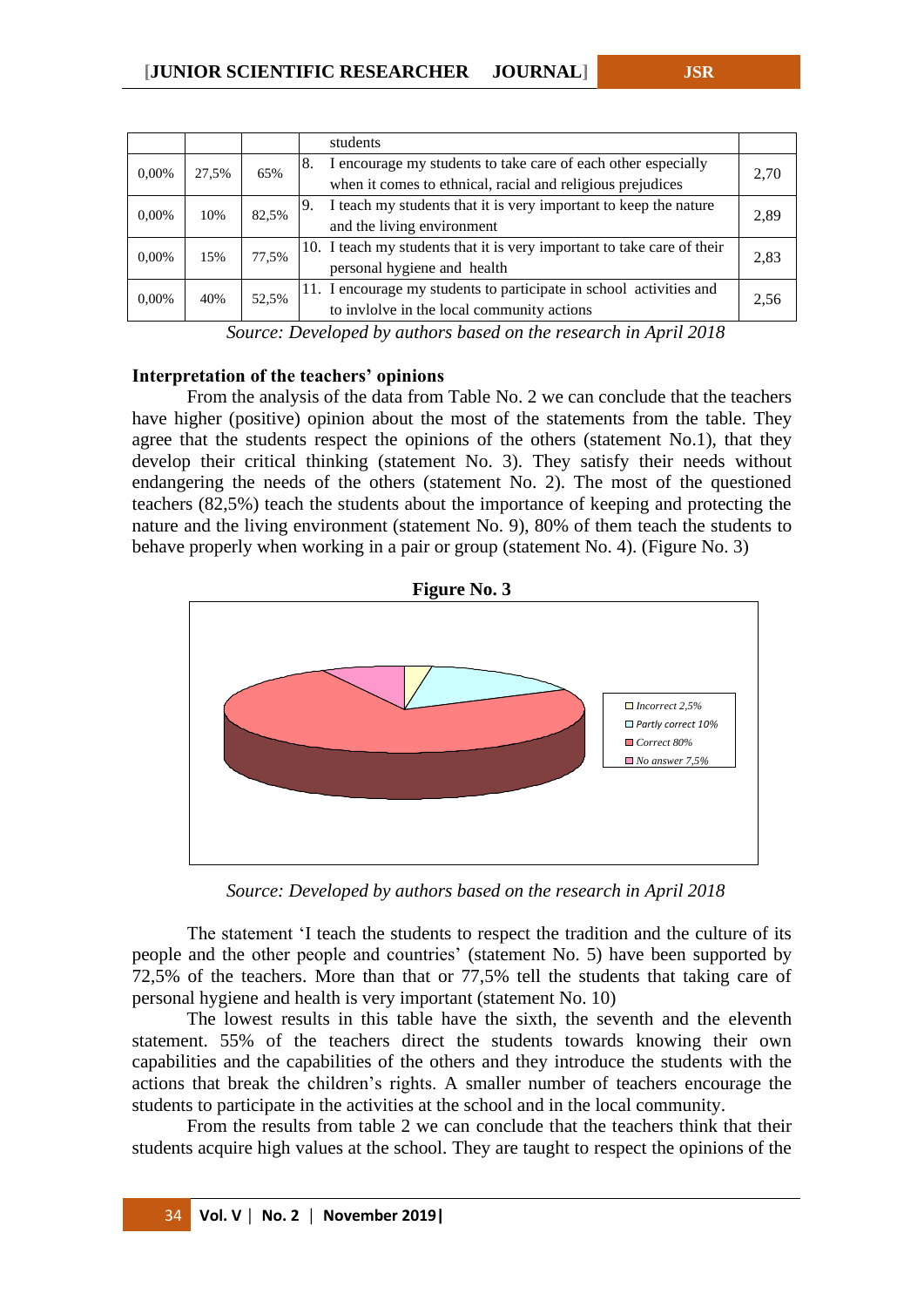others, to satisfy their needs without endangering the needs of the others, they learn to develop critical thinking, to respect the culture of its people and the other people's cultures, to take care of the personal hygiene and their health.

The highest arithmetic mean of 2,67 and the highest percentage of teachers (82,5) for the ninth statement the second hypothesis have been confirmed: The teachers teach the students about the importance of keeping and protecting the nature and the living environment'. (Figure No. 4)



*Source: Developed by authors based on the research in April 2018*

### **Comparative analysis of the students' and teachers' opinions**

From the analysis of the data about the statement:'The students know the rules when working in a pair or a group' have been received very idicative results. The most of the teachers (80%) and students (75,49%) agree that that is very important and correct. The correctness of this statement has been confirmed by the high arithmetical mean among both groups of respondents. For teachers, it is 2,83 and for the students 2,74. (Table No. 3)

| <b>Table No. 3</b> Comparative analysis of the students' and teachers' opinions about the |  |
|-------------------------------------------------------------------------------------------|--|
| statement "The students know the rules when working in a pair or a group"                 |  |

|                 |                  | "The students know the rules when working in a pair or a group" |                   |                |                           |                               |                               |      |  |  |  |  |
|-----------------|------------------|-----------------------------------------------------------------|-------------------|----------------|---------------------------|-------------------------------|-------------------------------|------|--|--|--|--|
|                 |                  | Important                                                       |                   | <b>Correct</b> |                           |                               |                               |      |  |  |  |  |
|                 | Not<br>important | Important                                                       | Very<br>important | &              | Incorrect/<br>Not present | Partly<br>correct/<br>Present | Correct /<br>Fully<br>present | &    |  |  |  |  |
| <b>Students</b> | 1,96%            | 25.49%                                                          | 70.09%            | 2,69           | 1.47%                     | 22.54%                        | 75.49%                        | 2,74 |  |  |  |  |
| <b>Teachers</b> | 2.5%             | 10%                                                             | 85%               | 2,84           | 2,5%                      | 10%                           | 80%                           | 2,83 |  |  |  |  |

*Source: Developed by authors based on the research in April 2018*

From the data from table 4 we can see that most of the teachers (75%) share the opinion that the students respect the opinions of the others, even though this number among the students is lower- most of them agree with the teachers. From the table, we can see that more than 1/3 of the students are not sure about this statement. From the teachers' answers, we get very high arithmetic mean (2,81) (Table No. 4)

**Table No. 4** *Comparative analysis of the students' and teachers' opinions about the statement "The students respect the opinions of the others "*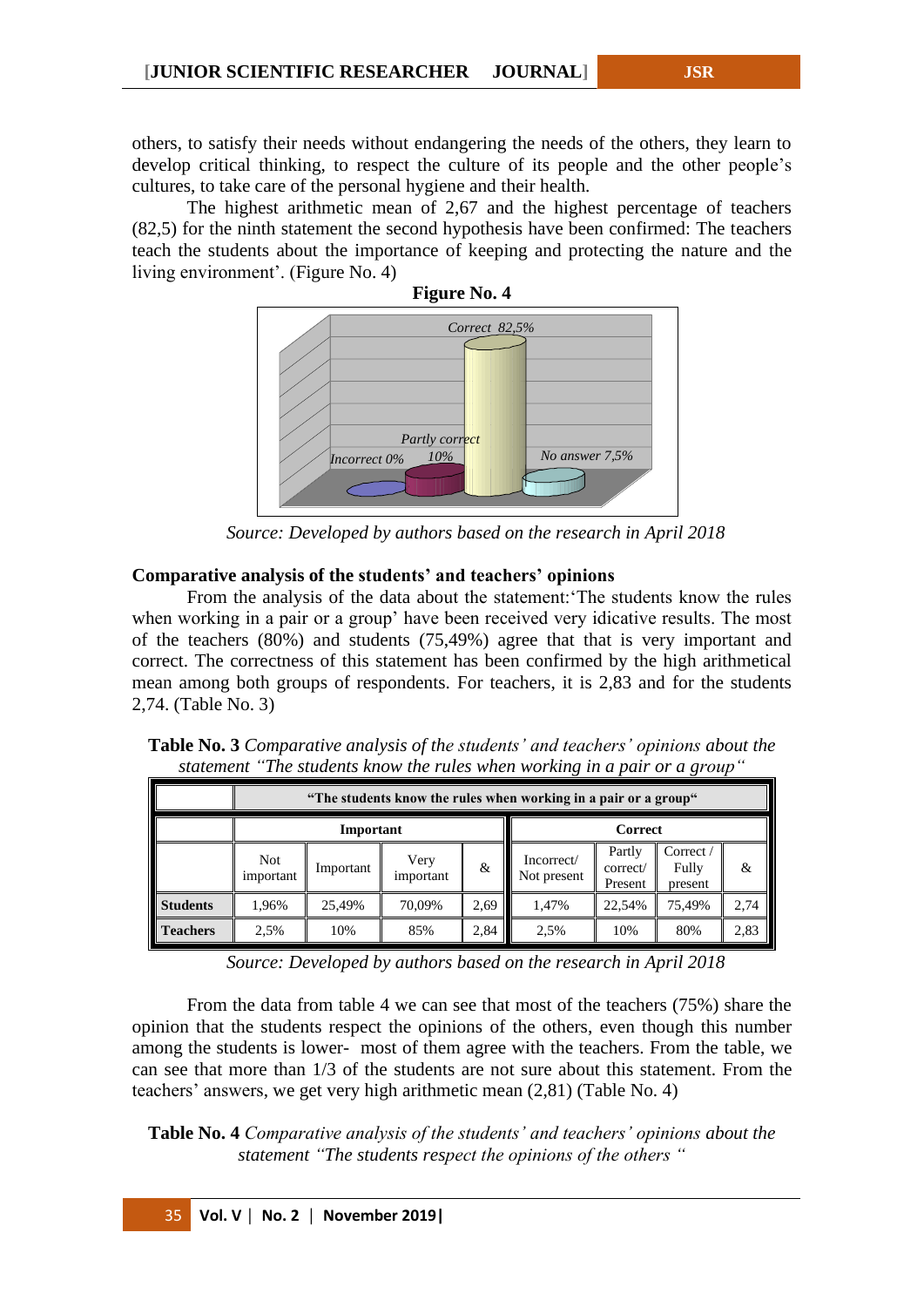|                 |                         | "The students respect the opinions of the others" |                   |      |                           |                               |                              |      |  |  |  |  |
|-----------------|-------------------------|---------------------------------------------------|-------------------|------|---------------------------|-------------------------------|------------------------------|------|--|--|--|--|
|                 |                         | Important                                         |                   |      | <b>Correct</b>            |                               |                              |      |  |  |  |  |
|                 | <b>Not</b><br>important | Important                                         | Very<br>important | &    | Incorrect/<br>Not present | Partly<br>correct/<br>Present | Correct/<br>Fully<br>present | &    |  |  |  |  |
| <b>Students</b> | 2.94%                   | 28,43%                                            | 67,64%            | 2,65 | 4.41%                     | 37,25%                        | 56,86%                       | 2,53 |  |  |  |  |
| <b>Teachers</b> | 0%                      | 20%                                               | 77,5%             | 2,79 | 0%                        | 17,5%                         | 75%                          | 2,81 |  |  |  |  |

*Source: Developed by authors based on the research in April 2018*

Most of the teachers and the students have answered under three (very important and correct) about the statement that 'The students satisfy their needs without endangering the needs of the others'. About this statement, more students (37,74%) are not sure that the students satisfy their needs without endangering the needs of the others and they have answered under two (partially correct/present) Also very interesting are the considerations about the arithmetic mean among the teachers. As about the other statements here we also get high arithmetic mean of 2,83. (Table No. 5)

**Table No. 5** *Comparative analysis of the students' and teachers' opinions about the statement "The students satisfy their needs without endangering the needs of the others"*

|                 | $U \cup U \subset V$                                                           |           |                   |                |                           |                               |                              |      |  |  |  |  |
|-----------------|--------------------------------------------------------------------------------|-----------|-------------------|----------------|---------------------------|-------------------------------|------------------------------|------|--|--|--|--|
|                 | "The students satisfy their needs without endangering the needs of the others" |           |                   |                |                           |                               |                              |      |  |  |  |  |
|                 |                                                                                | Important |                   | <b>Correct</b> |                           |                               |                              |      |  |  |  |  |
|                 | Not<br>important                                                               | Important | Very<br>important | &              | Incorrect/<br>Not present | Partly<br>correct/<br>Present | Correct/<br>Fully<br>present | &    |  |  |  |  |
| <b>Students</b> | 1.96%                                                                          | 29,90%    | 65,68%            | 2,65           | 3,92%                     | 37,74%                        | 58,33%                       | 2,54 |  |  |  |  |
| <b>Teachers</b> | 0%                                                                             | 17,5%     | 80%               | 2,82           | 0%                        | 15%                           | 77,5%                        | 2,83 |  |  |  |  |

*Source: Developed by authors based on the research in April 2018*

To the statement: '*The students respect the tradition and the culture of its people and the other people and countries'* the most of the teachers and the students have answered that it is correct and very important. In this table, we can see that certain number of the students (25,98%) and teachers (20%) think that that statement is partially correct. Among both, the teachers and the students the arithmetic mean is high. (Table No. 6)

**Table No. 6** *Comparative analysis of the students' and teachers' opinions about the statement "The students respect the tradition and the culture of other people"*

|                 | "The students respect the tradition and the culture of other people" |           |                   |      |                           |                               |                              |      |  |  |  |  |
|-----------------|----------------------------------------------------------------------|-----------|-------------------|------|---------------------------|-------------------------------|------------------------------|------|--|--|--|--|
|                 | <b>Correct</b>                                                       |           |                   |      |                           |                               |                              |      |  |  |  |  |
|                 | <b>Not</b><br>important                                              | Important | Very<br>important | &    | Incorrect/<br>Not present | Partly<br>correct/<br>Present | Correct/<br>Fully<br>present | &    |  |  |  |  |
| <b>Students</b> | 2,94%                                                                | 21,56%    | 72,54%            | 2,71 | 7,35%                     | 25,98%                        | 66,17%                       | 2,59 |  |  |  |  |
| <b>Teachers</b> | 0%                                                                   | 12.5%     | 85%               | 2,87 | 0%                        | 20%                           | 72.5%                        | 2,78 |  |  |  |  |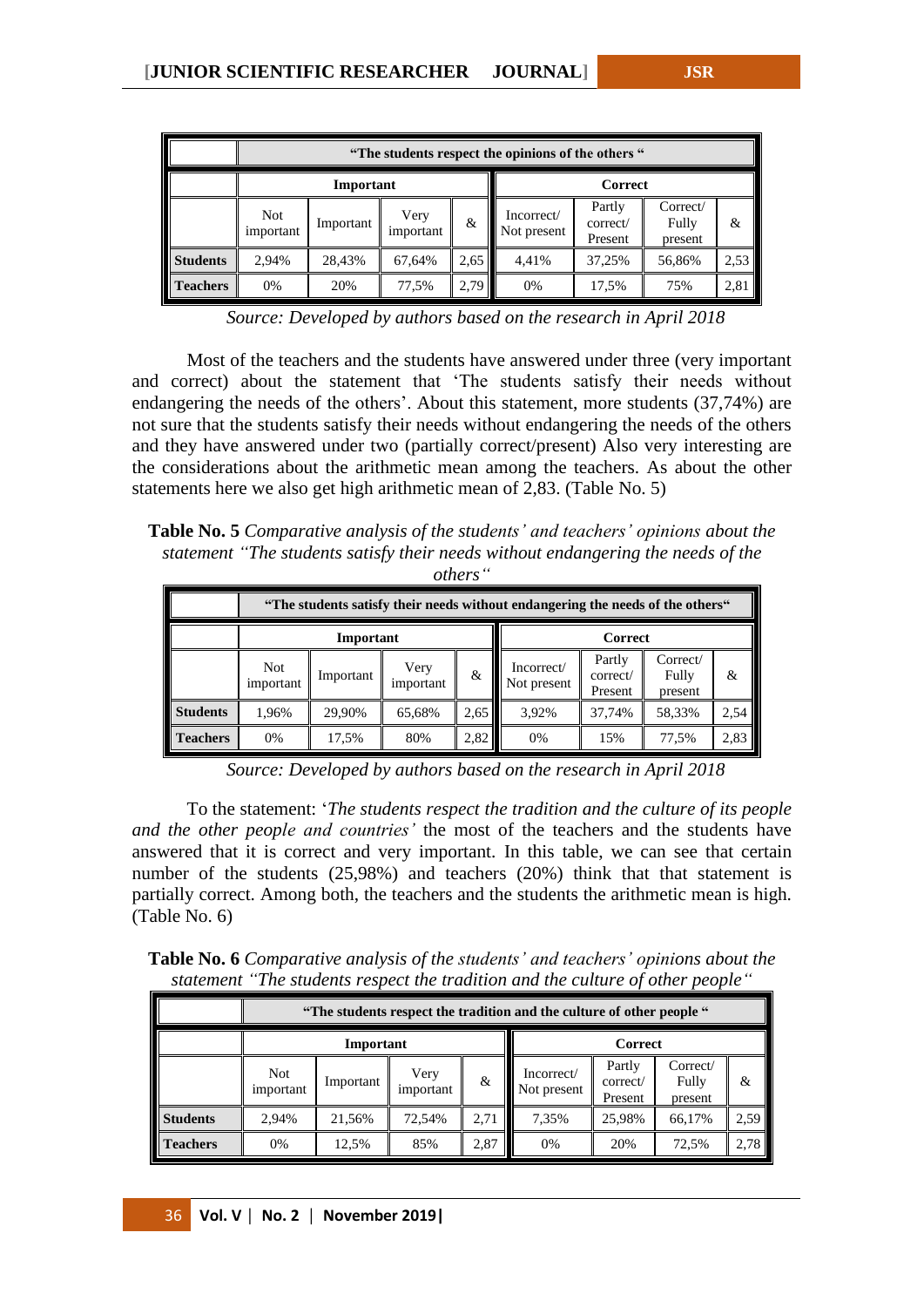#### *Source: Developed by authors based on the research in April 2018*

About the statement: 'The students with their actions contribute to keeping the nature and the living environment' both, the teachers and the students agree that that is very important but the number of students who think that is correct/present is 48,03% but the teachers are sure that the students are taking care for the nature and the living environment. If we compare the arithmetic means we would conclude that they disagree about this statement. The arithmetic mean among the students is 2,44 and among the teachers 2,89. According to that, we can conclude that the third hypothesis is confirmed: 'The students' opinions differ from the teachers' opinions in relation to whether the students with their actions contribute to keeping the nature and the living environment.' (Table No. 7)

**Table No. 7** *Comparative analysis of the students' and teachers' opinions about the statement "The students with their actions contribute to keeping the nature and the living environment"*

|                 |                         | "The students with their actions contribute to keeping the nature and the living<br>environment" |                   |      |                           |                               |                              |      |  |  |  |
|-----------------|-------------------------|--------------------------------------------------------------------------------------------------|-------------------|------|---------------------------|-------------------------------|------------------------------|------|--|--|--|
|                 |                         | Important                                                                                        |                   |      | Correct                   |                               |                              |      |  |  |  |
|                 | <b>Not</b><br>important | Important                                                                                        | Very<br>important | &    | Incorrect/<br>Not present | Partly<br>correct/<br>Present | Correct/<br>Fully<br>present | &    |  |  |  |
| <b>Students</b> | 1,96%                   | 27.45%                                                                                           | 69,11%            | 2,68 | 3,43%                     | 48,03%                        | 47,54%                       | 2.44 |  |  |  |
| <b>Teachers</b> | 0%                      | 10%                                                                                              | 87,5%             | 2,89 | 0%                        | 10%                           | 82,5%                        | 2,89 |  |  |  |

*Source: Developed by authors based on the research in April 2018*

About this statement, we got very indicative results. According to the opinion of 80,39% of the students and 77,5% of the teachers, the students are responsible for their health. That is proven also by the high arithmetic mean among the students (2,77) and among the teachers (2,83) According to that we can conclude that about this statement the students and the teachers agree which confirms the fourth hypothesis. (Table No. 8)

**Table No. 8** *Comparative analysis of the students' and teachers' opinions about the statement "The students are responsible for their health"*

|                 | "The students are responsible for their health" |           |                   |         |                           |                               |                              |      |  |  |  |
|-----------------|-------------------------------------------------|-----------|-------------------|---------|---------------------------|-------------------------------|------------------------------|------|--|--|--|
|                 |                                                 | Important |                   | Correct |                           |                               |                              |      |  |  |  |
|                 | Not.<br>important                               | Important | Very<br>important | &       | Incorrect/<br>Not present | Partly<br>correct/<br>Present | Correct/<br>Fully<br>present | &    |  |  |  |
| <b>Students</b> | 1.47%                                           | 7.84%     | 88,72%            | 2,89    | 3,43%                     | 15.68%                        | 80.39%                       | 2,77 |  |  |  |
| <b>Teachers</b> | 0%                                              | 15%       | 82,5%             | 2,84    | 0%                        | 15%                           | 77,5%                        | 2,83 |  |  |  |

*Source: Developed by authors based on the research in April 2018*

About the statement 'The students can recognize and point out their abilities and the abilities of the others' the opinions are divided. Most of the students think that the statement is partially correct/present. The arithmetic mean is lower or 2,37. 55% of the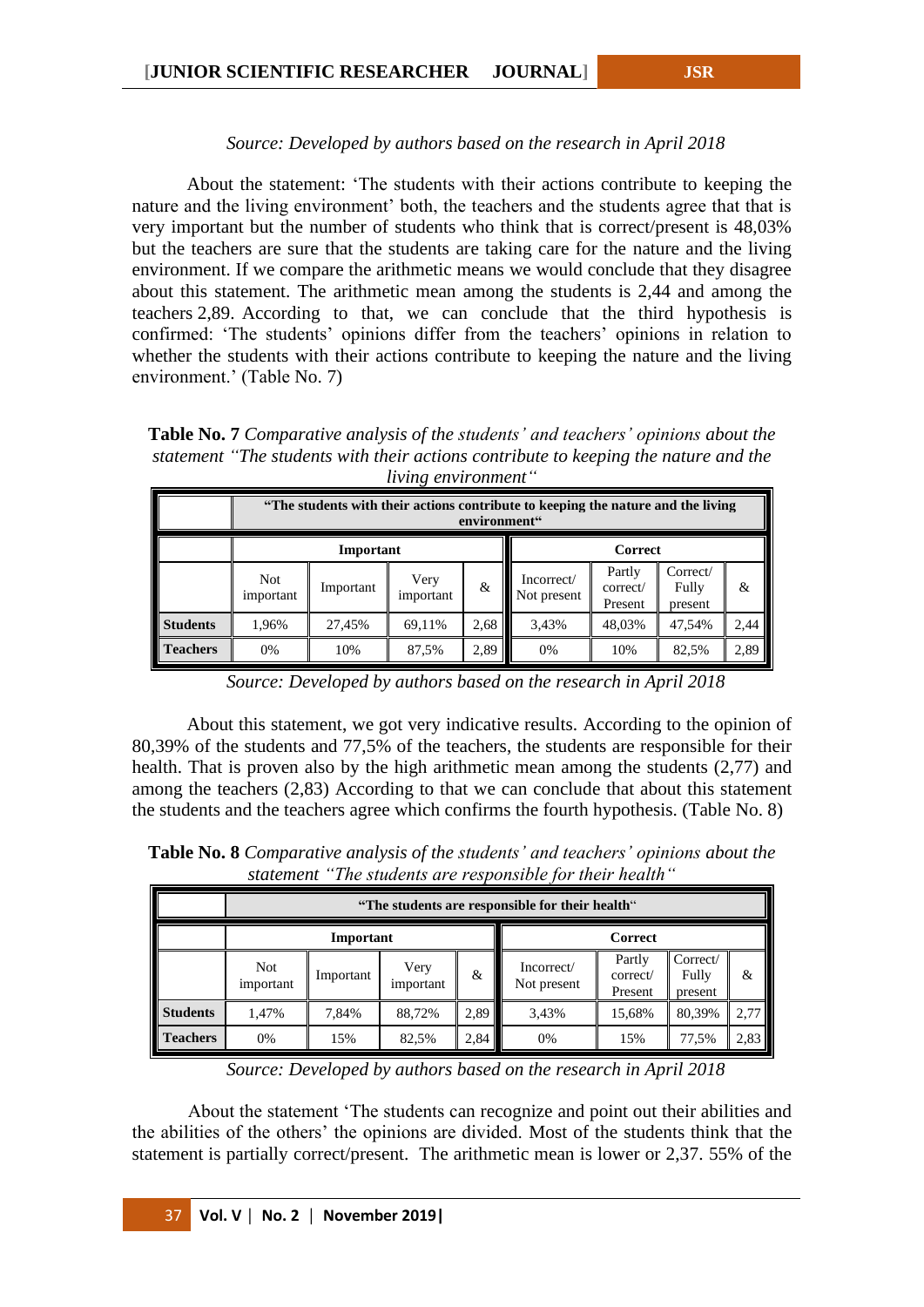teachers think that the statement is correct. 1/3 of them are not sure about this statement. (Table No. 9)

**Table No. 9** *Comparative analysis of the students' and teachers' opinions about the statement "The students can recognize and point out their abilities and the abilities of the others"*

|                 | "The students can recognize and point out their abilities and the abilities of the others" |           |                   |      |                           |                               |                              |      |  |  |  |
|-----------------|--------------------------------------------------------------------------------------------|-----------|-------------------|------|---------------------------|-------------------------------|------------------------------|------|--|--|--|
|                 |                                                                                            | Important | <b>Correct</b>    |      |                           |                               |                              |      |  |  |  |
|                 | <b>Not</b><br>important                                                                    | Important | Very<br>important | &    | Incorrect/<br>Not present | Partly<br>correct/<br>Present | Correct/<br>Fully<br>present | &    |  |  |  |
| <b>Students</b> | 2.94%                                                                                      | 40,68%    | 53,43%            | 2,52 | 4,41%                     | 52,45%                        | 41,66%                       | 2,37 |  |  |  |
| <b>Teachers</b> | 2,5%                                                                                       | 32,5%     | 62,5%             | 2,61 | 2,5%                      | 35%                           | 55%                          | 2,56 |  |  |  |

*Source: Developed by authors based on the research in April 2018*

We got very interesting results about the statement 'The students actively participate in the events at the school and the local community'. The teachers and the students disagree. 17,64% of the students and 0% of the teachers have answered that it is not correct that 'The students actively participate in the events at the school and the local community'. 44,11% of the students think that the statement is correct/present. We can see that the arithmetic mean among the students (2,19), is lower than the arithmetic mean among the teachers (2,56) (Table No.10)

**Table No. 10** *Comparative analysis of the students' and teachers' opinions about the statement "The students actively participate in the events at the school and the local community"*

|                 | "The students actively participate in the events at the school and the local community" |           |                   |                |                           |                               |                              |      |  |  |  |
|-----------------|-----------------------------------------------------------------------------------------|-----------|-------------------|----------------|---------------------------|-------------------------------|------------------------------|------|--|--|--|
|                 |                                                                                         | Important |                   | <b>Correct</b> |                           |                               |                              |      |  |  |  |
|                 | Not.<br>important                                                                       | Important | Very<br>important | &              | Incorrect/<br>Not present | Partly<br>correct/<br>Present | Correct/<br>Fully<br>present | &    |  |  |  |
| <b>Students</b> | 8,33%                                                                                   | 33,82%    | 56,37%            | 2,48           | 17,64%                    | 44.11%                        | 36,27%                       | 2,19 |  |  |  |
| <b>Teachers</b> | 0%                                                                                      | 32,5%     | 65%               | 2,66           | $0\%$                     | 40%                           | 52,5%                        | 2,56 |  |  |  |

*Source: Developed by authors based on the research in April 2018*

### **Conclusions**

The present research's goal is to discover the strengths and weaknesses of the teachers' work and to identify how they contribute to the improvement of the students' values. The results from the research will help the teachers to understand and to eliminate the weaknesses, to know where to pay greater attention in future regarding the values that the students acquire at school. Many weaknesses to which the teachers should pay attention have been noticed. Such are:

• The students don't contribute enough to the protection of nature and the living environment;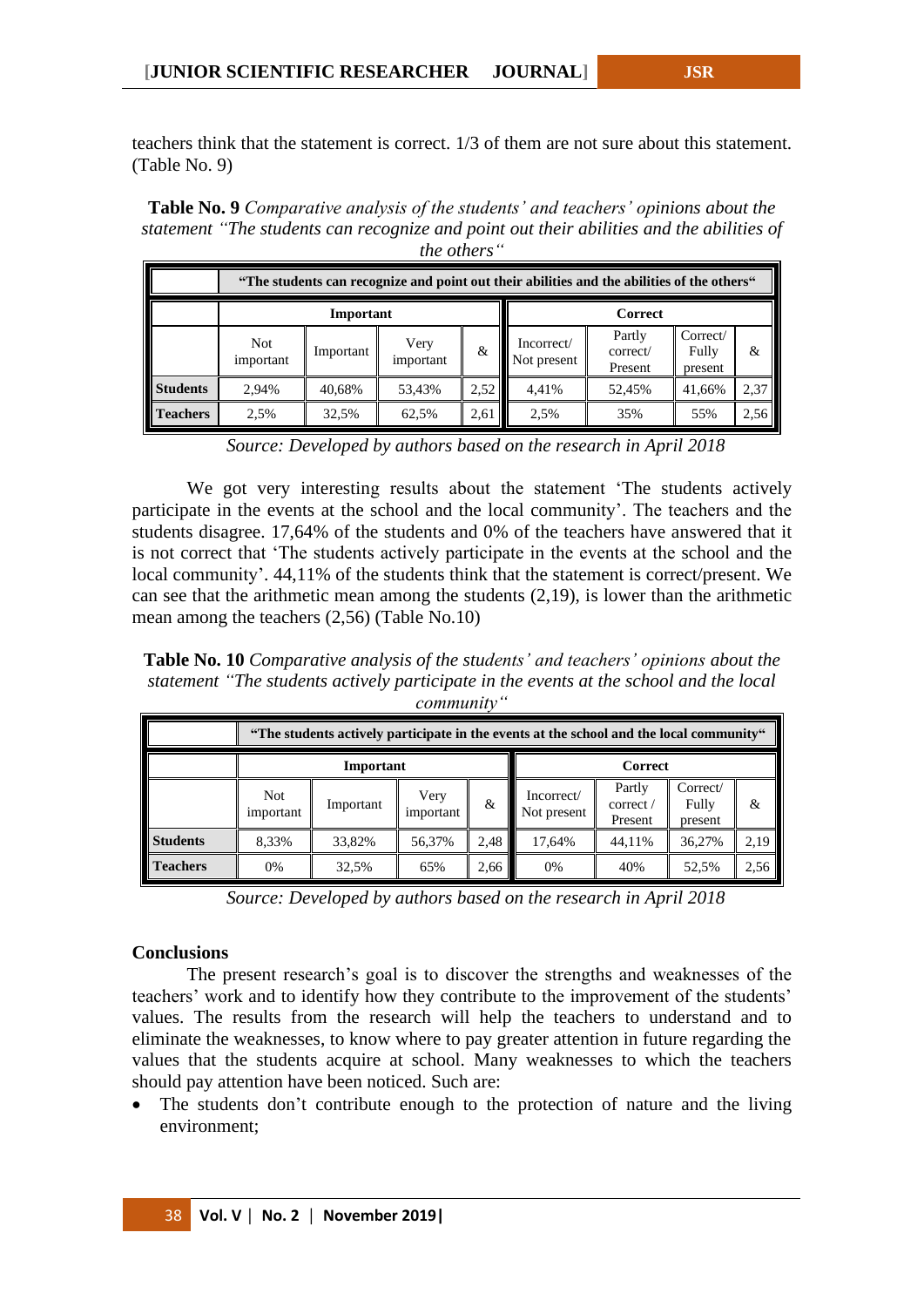- The students are not able to recognize and to point out their abilities and the abilities of the others in any situation;
- Not all the students are familiar with the Convention of the children's rights and responsibilities;
- The students rarely participate in activities at the school and the local community.

From this, we can conclude that if teachers perceive these weaknesses and if they review their work and efforts with the students, the students' achievements will improve in future.

### **Aknowledgement**

The research was conducted in two schools among students who are in the final phase of primary education. 30 teachers and 120 students were questioned. The findings of this research reffer to the sample of the research because the sample is not respresentative. From the aspect of methods, techniques and instruments of the research an analysis of the pedagogical documentation was used, as well as check lists and scales of evaluation. It was done by specialy constructed instruments for the teachers and the students. We would like to express our gratitude to the two primary schools in Bitola, Republic of Northern Macedonia, to the teachers and students who unselfishly contributed to our research.

### **Bibliography**

- CLARE WATSON, D. R. (2019). *Values-based Education*. Преземено November 05, 2019 од Ledbury Primary School: https://www.ledbury.hereford.sch.uk/values-based-education/
- COLLEEN DOYLE BRYANT, M. S. (2011). *Talking with Trees/ What is Responsibility?* LoveWell Press.
- COLLEGE, T. P. (2018). *For Educators: How to Build Empathy and Strengthen Your School Community*. Преземено November 05, 2019 од Making Caring Common: https://mcc.gse.harvard.edu/resources-for-educators/how-build-empathy-strengthen-schoolcommunity
- CORP, L. (2018). *Respect*. Преземено October 30, 2019 од Your Dictionary: https://www.yourdictionary.com/respect
- DEVELOPMENT, I. L. (2017). *Benefits of Cooperative Learning*. Преземено October 03, 2019 од iStudy for Success!: http://tutorials.istudy.psu.edu/cooperativelearning/cooperativelearning6.html
- GRANIĆ, M. (2016). *Empatija – razumijete li doista njezino značenje?* Преземено September 15, 2019 од Kreni zdravo: https://www.krenizdravo.rtl.hr/psihologija/empatija-razumijete-lidoista-njezino-znacenje
- HELPLINE, K. (2019). *All about respect*. Преземено October 30, 2019 од Kids Helpline : https://kidshelpline.com.au/teens/issues/all-about-respect
- Hills, M. D. (2002). Kluckhohn and Strodtbeck's Values Orientation. *Online Readings in Psychology and Culturе*.
- HOMIAK, M. (2008). *Moral Character/The Stanford Encyclopedia of Philosophy (Fall Edition).* Edward N. Zalta.
- II, B. B. (2019). *5 Easy Ways to Show People Respect and Gratitude*. Retrieved November 08, 2019, from Bastian Solutions: https://www.bastiansolutions.com/blog/5-easy-ways-to-showpeople-respect-and-gratitude/
- JACOBS. (2002). *Principle:Cooperation as a Value.* Преземено November 02, 2019 од https://uk.sagepub.com/sites/default/files/upm-binaries/7252\_jacobs\_ch\_1.pdf
- KOCHOSKA, J. (2007). *Civic Education and The classroom climate.* Bitola: Jasminka Kochoska.